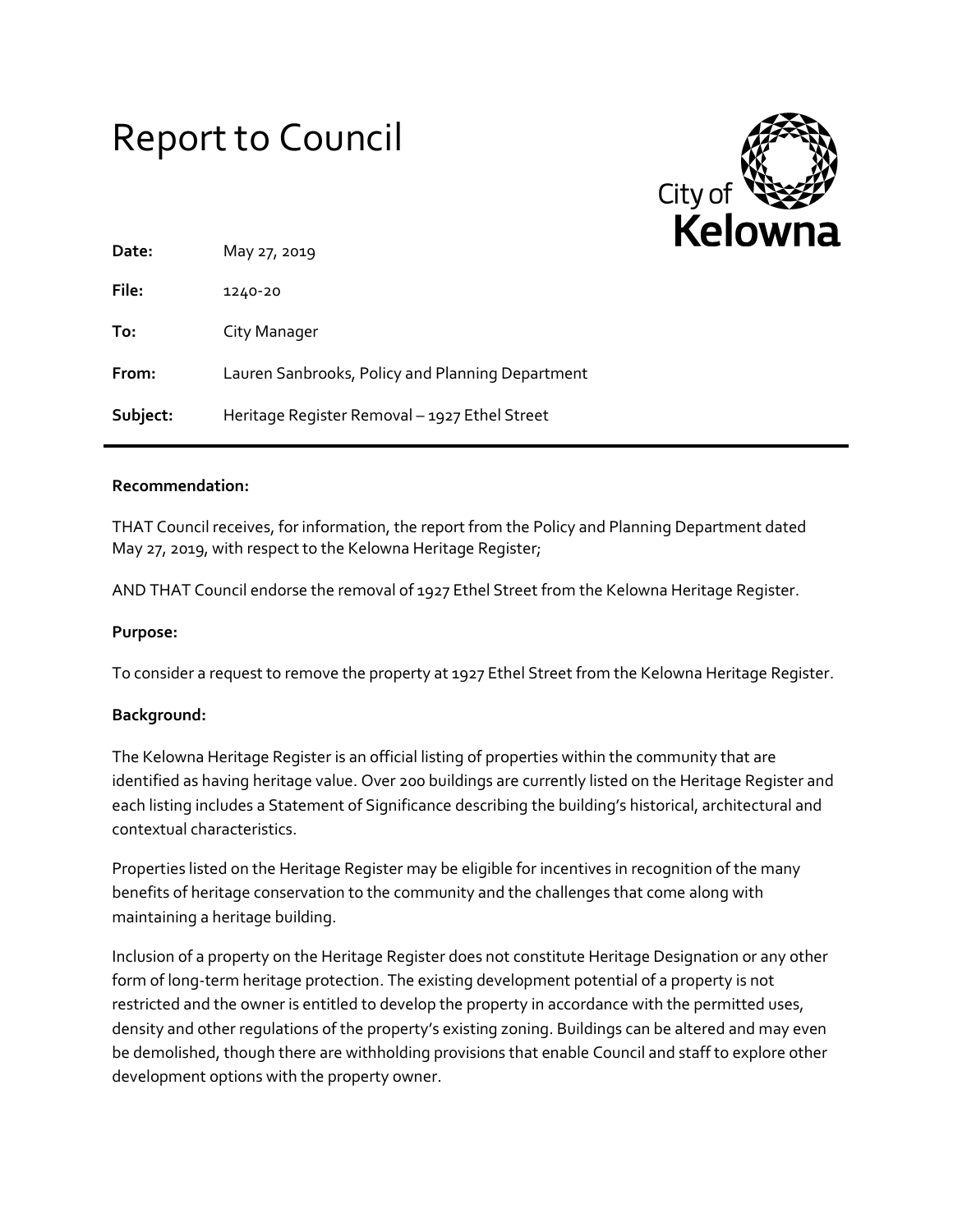The heritage value of 1927 Ethel Street, the Davis House, was primarily in it being a good, although altered, example of second-generation California Bungalow architecture built during the inter-war period of growth. This house was associated with families that were of secondary importance in the community.

The property was added to the Kelowna Heritage Register in 2001.

On January 16, 2017, City Council adopted Bylaw No. 11314 in order to rezone various properties from RU6, RU1, RU1c and RU2 zone to the RU7 - Infill Housing Zone. 1927 Ethel Street was identified as one of the properties for rezoning. In February, 2018, staff received a building permit application in order to construct four single family dwellings on the now RU7 lot of 1927 Ethel Street. Staff asked the developer to explore keeping the existing house on site due to its heritage value, however, it was determined to be unfeasible and the Davis House was demolished. In the absence of the building, the property must now be removed from the Kelowna Heritage Register.

# 1.1 Site Context

The subject property was located on Ethel Street, just south of Sutherland Avenue.



# **Subject Property Map:**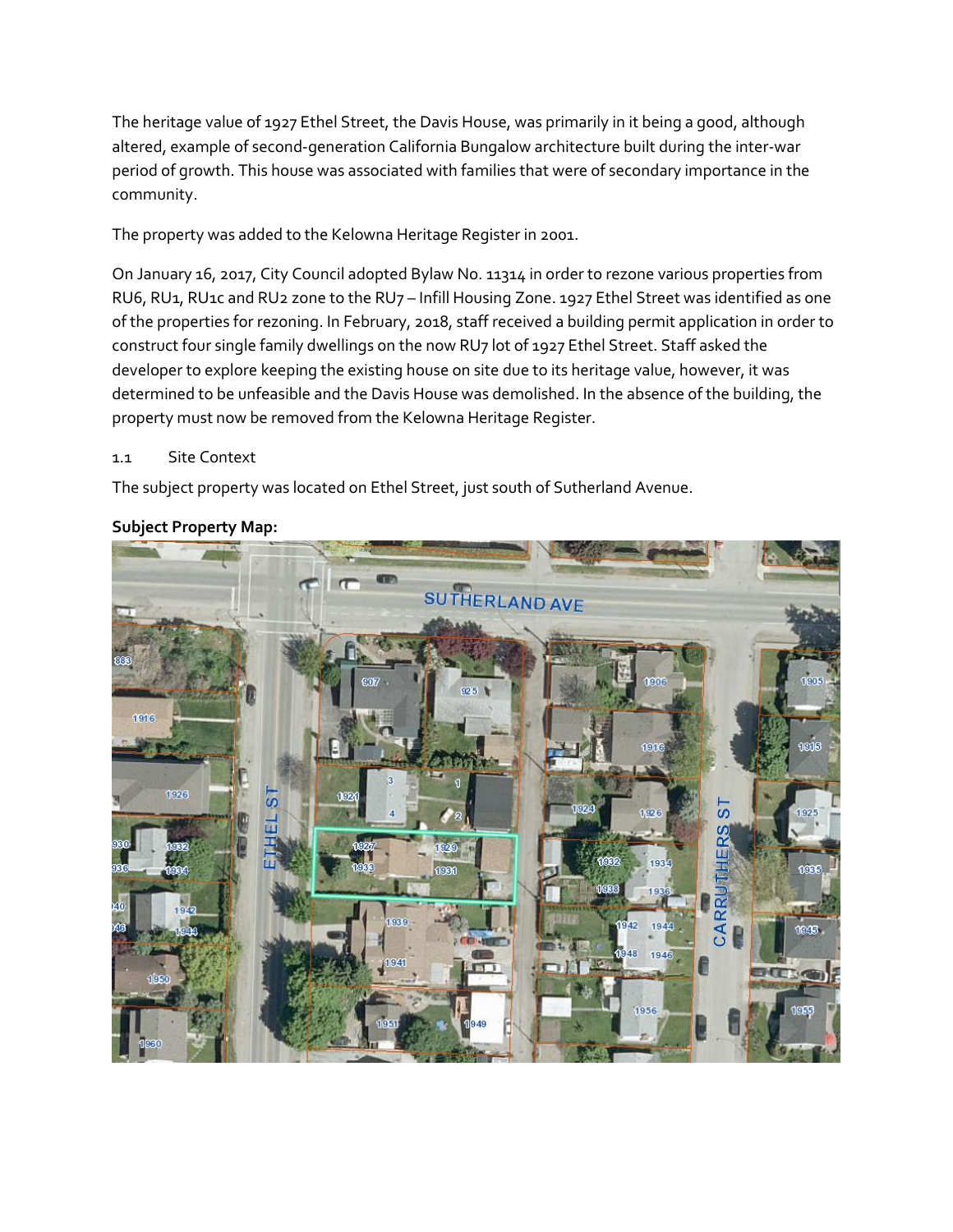#### **Internal Circulation:**

City Clerk Divisional Director, Community Planning & Development Urban Planning Manager Community Planning Supervisor

#### **Legal/Statutory Authority:**

Local Government Act, section 954

#### **Legal/Statutory Procedural Requirements:**

Heritage Procedures Bylaw, section 9.10 Kelowna Heritage Register

9.1 The registered **owner** of real property within the City of Kelowna, or an agent authorized in writing, may submit a written request to add a building(s) to or remove a building(s) from the Kelowna **Heritage Register** pursuant to Section 598 of the *Local Government Act*.

9.2 Written requests will be reviewed by the Policy & Planning Department on an annual basis, unless special circumstances require otherwise at the discretion of the **Policy & Planning Department Manager**.

9.3 The Policy & Planning Department will compile background information on the subject building(s) and the request and information will be forwarded to the **Heritage Advisory Committee** for review.

9.4 The **Heritage Advisory Committee** will evaluate the historical, architectural and contextual qualities of the subject building(s) and prepare a recommendation regarding the request.

9.5 The recommendation of the **Heritage Advisory Committee** will be forwarded to **Council** for consideration.

# **Existing Policy:**

Official Community Plan

#### **Objective 9.2 Identify and conserve heritage resources.**

Policy 9.2.1 Heritage Register. Ensure that the Heritage Register is updated on an ongoing basis to reflect the value of built, natural and human landscapes.

# Heritage Strategy

**Strategy 1 – Preserve and Protect Heritage Resources.** Continue to preserve and protect significant heritage resources through the use of protection tools and heritage planning initiatives.

**Strategy 5 – Update Heritage Register.** Continue to identify the City's significant cultural/natural landscapes, archaeological and built heritage resources.